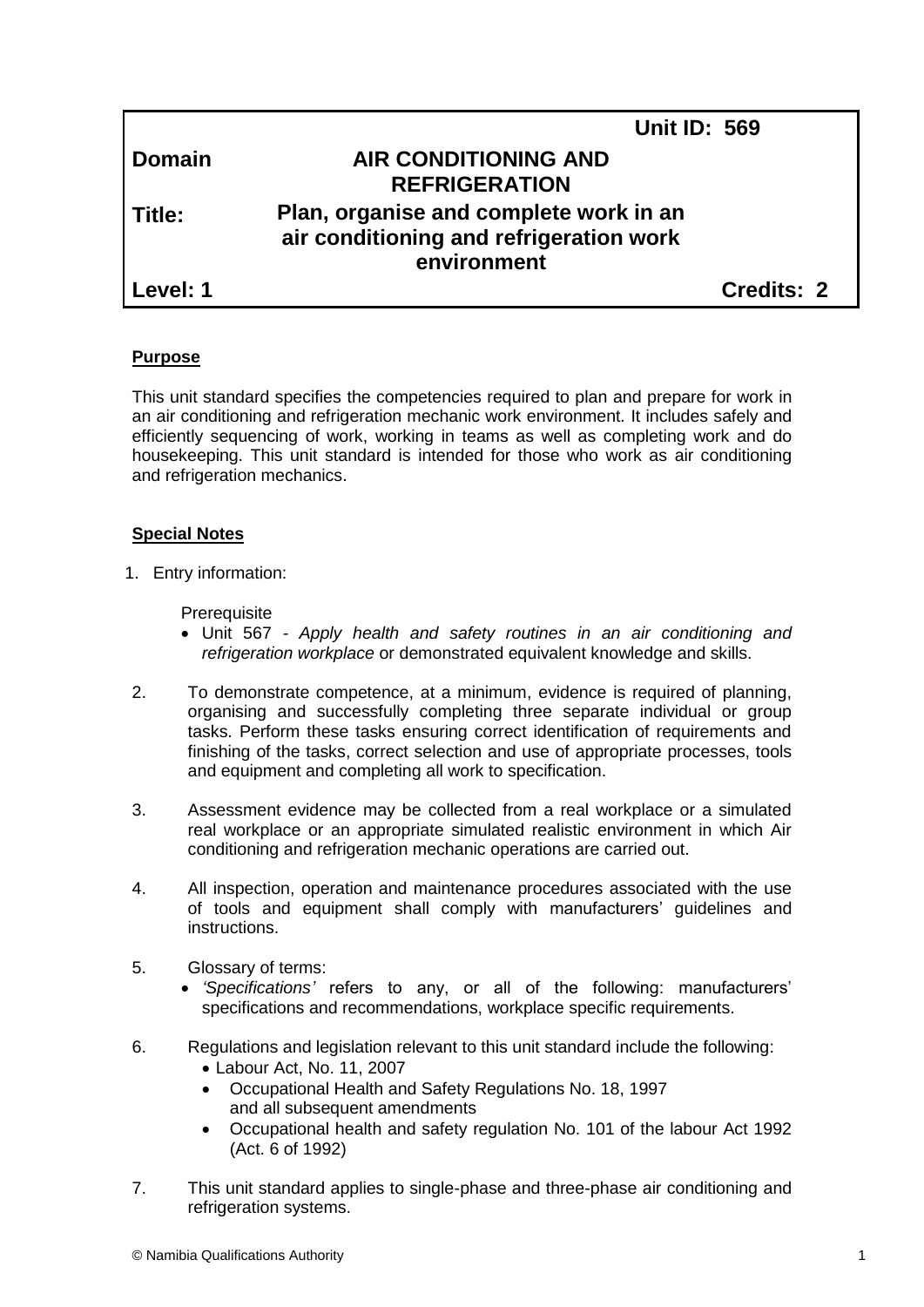# **Quality Assurance Requirements**

This unit standard and others within this subfield may be awarded by institutions which meet the accreditation requirements set by the Namibia Qualifications Authority and the Namibia Training Authority and which comply with the national assessment and moderation requirements. Details of specific accreditation requirements and the national assessment arrangements are available from the Namibia Qualifications Authority and the Namibia Training Authority on [www.nta.com.na](http://www.nta.com.na/)

# **Elements and Performance Criteria**

## **Element 1: Plan and prepare for work.**

Tools and equipment may include but are not limited to air conditioning and refrigeration mechanic hand tools, special tools and general workshop equipment as specified in the workshop manual.

## **Performance Criteria**

- 1.1 Work instructions, including job card, diagrams, specifications, and operational details are obtained, confirmed and applied.
- 1.2 Workplace inspection, equipment defect identification, assessment of conditions and hazards and determination of work requirements is carried out.
- 1.3 Safety requirements are followed in line with safety plans and policies.
- 1.4 Tools and equipment selected to carry out tasks are consistent with the requirements of the job, checked for serviceability and any faults rectified or reported prior to commencement.
- 1.5 Material requirements are identified and obtained in line with job card and specifications.
- 1.6 Materials are processed and/or safely handled and ready for use.
- 1.7 Technical and/or calibration requirements for tools and equipment are sourced and implemented in line with workplace procedures.
- 1.8 Environmental protection requirements are identified and applied in line with environmental legislative requirements.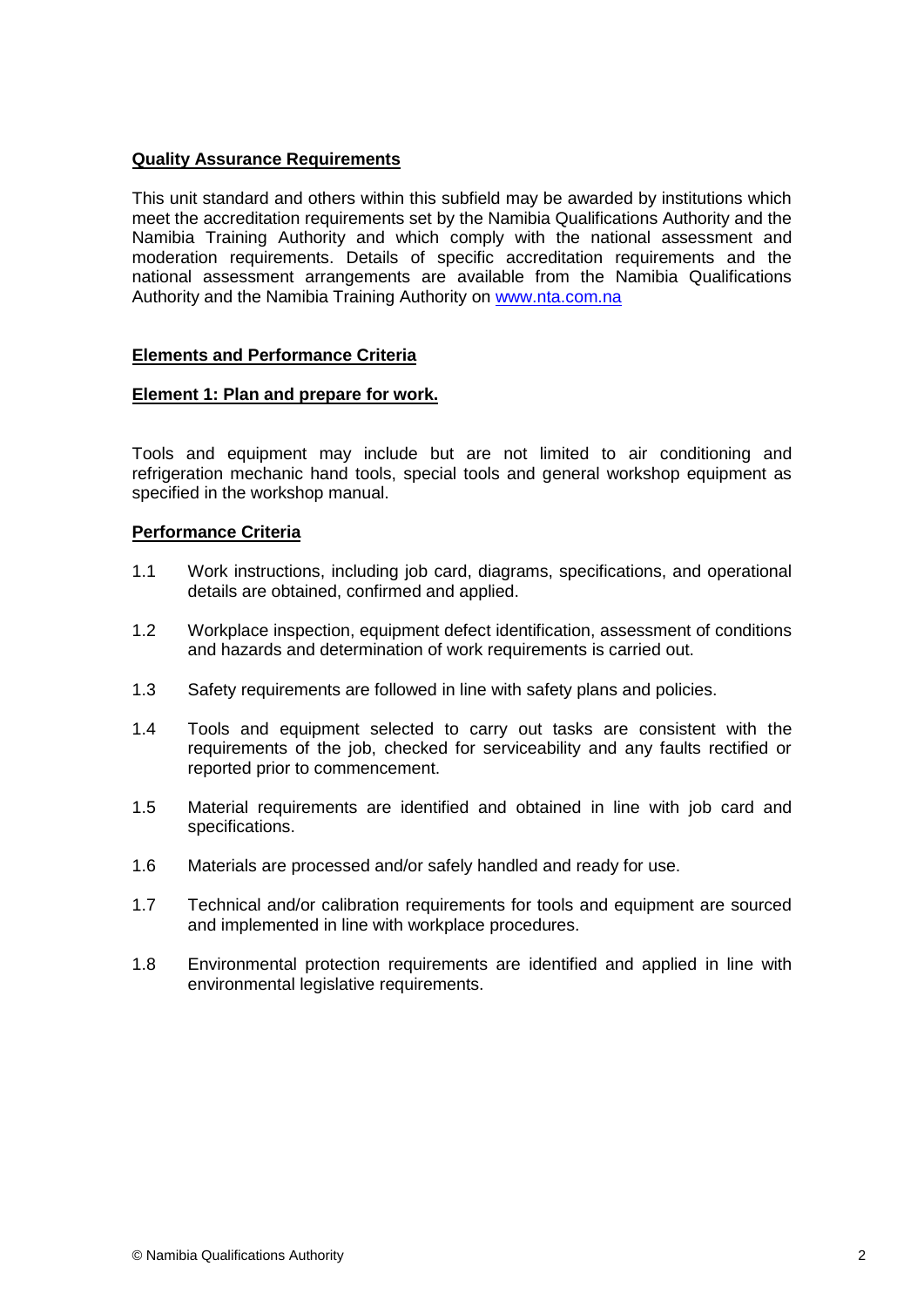# **Element 2: Sequence work safely.**

# **Range**

Work sequencing may include but is not limited to receiving instructions, organising for task, carry out task and clean after completing task.

# **Performance Criteria**

- 2.1 Information required for sequencing the work safely is identified in line with workplace procedures.
- 2.2 Individual steps to perform a given task are determined and performed in a logical and efficient sequence following the workshop manual and workplace specific requirements.
- 2.3 Tasks are completed to meet job card instructions.

## **Element 3: Work in a team.**

## **Performance Criteria**

- 3.1 Tasks for the team are identified.
- 3.2 Tasks allocated to the individual as part of the team are identified.
- 3.3 Allocated tasks are completed within designated time frame.
- 3.4 Assistance is sought from other team members when difficulties in allocated task arise.
- 3.5 Questioning is used to clarify instructions or responsibilities.
- 3.6 Information and feedback provided by others in the work team is acknowledged.

#### **Element 4: Complete work and do housekeeping.**

#### **Range**

Work completion details may include but are not limited to work schedule or appointment sheet, job card, and sign-out form for equipment.

#### **Performance Criteria**

- 4.1 Work is completed and appropriate personnel notified in line with workplace procedures.
- 4.2 Work area is cleared of waste, cleaned, restored and secured in line with workplace procedures.
- 4.3 Reusable material is collected and stored in line with workplace procedures.